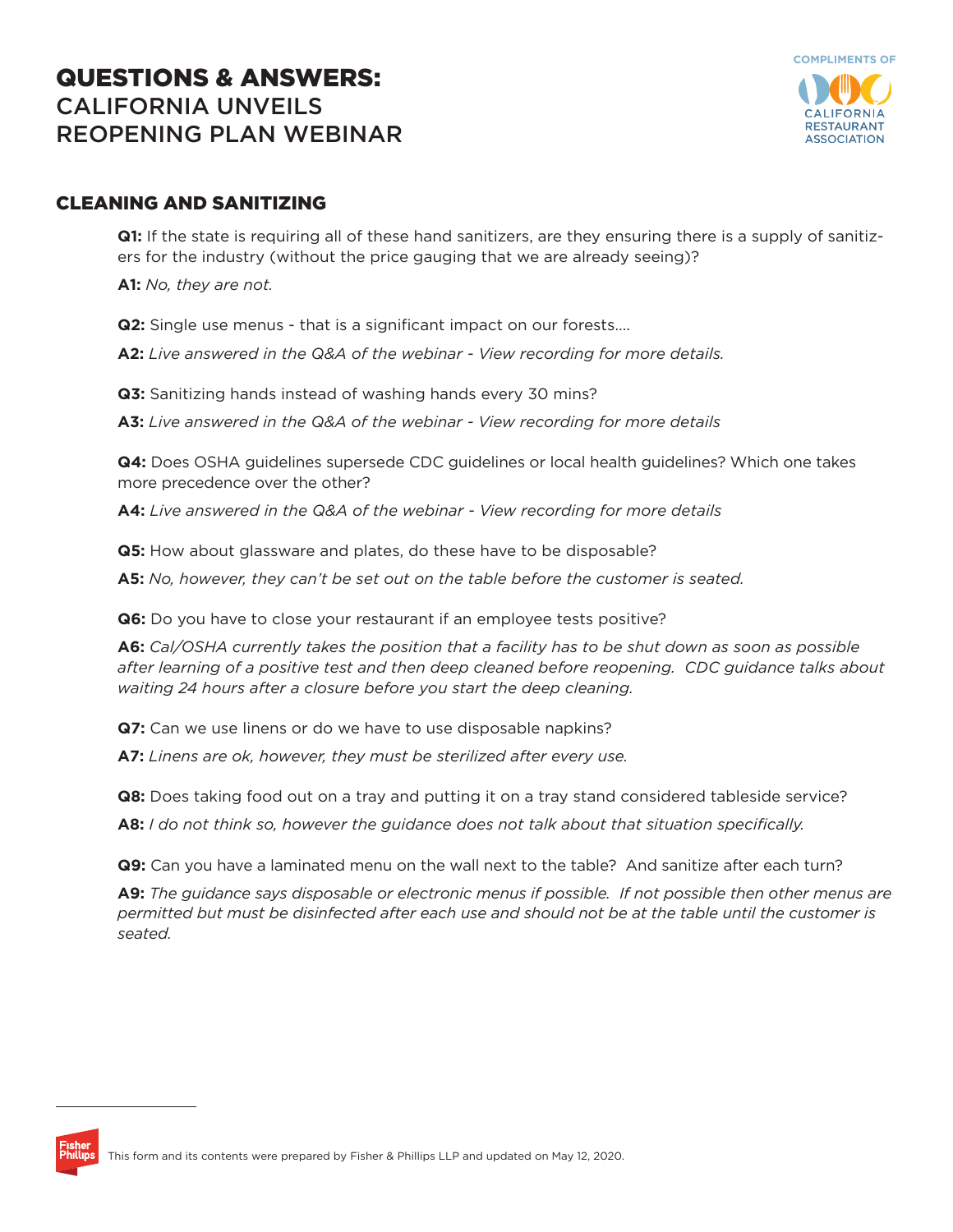

### EMPLOYEES

**Q1:** I've been telling employees that their UI benefits ARE taxable. Speaker just said they aren't. Clarification please.

**A1:** *Live answered in the Q&A of the webinar - View recording for more details* 

**Q2:** Can we ask employees if they want to come back now or wait and use the ones who wish to work now first?

**A2:** *Live answered in the Q&A of the webinar - View recording for more details* 

**Q3:** What's the best way to document that an employee [is] not willing to return? Is there a form? Should we have them sign something?

**A3:** *The CRA had a legal partner provide a form. It is posted in the CRA COVID-19 Resource page. Here is a link to the Decline to Return to Work form. https://www.calrest.org/sites/main/files/file-attachments/declined\_offer\_2return2work\_noticefinal. pdf*

**Q4:** What if the employee is healthy but afraid to return to work? Can they get sick leave?

**A4:** *Live answered in the Q&A of the webinar - View recording for more details*

**Q5:** Reporting pay - isn't it the responsibility of the employee to not show up for work when they are ill? Do we still have to pay if our policy states that they do not show up if ill?

**A5:** *Live answered in the Q&A of the webinar - View recording for more details* 

**Q6:** I am not clear, am I in my right to ask an employee to sign a waiver to prevent liability?

**A6:** *Live answered in the Q&A of the webinar - View recording for more details* 

**Q7:** In writing new protocols and training for employees, is it reasonable to ask that employees include other employers, and their 2nd jobs to ensure their other employer is taking the equal amount of safety steps, to monitor their exposure to potential illness where we are not fully liable, or [should we] simply ask for their copy of their policy?

**A7:** *You could certainly ask those questions, i.e. what are your other employers doing? The focus ultimately is how the employee shows up to work at your workplace.* 

**Q8:** How do we handle employees who don't want to come in to work because they feel unsafe, or because they have potentially immune deficient family members?

**A8:** *If they do not have a qualifying reason for the leave, i.e. FFCRA leave, then it is up to the employer to either make them come back or lose the opportunity. Alternatively, you could permit them to stay out, however, I would suggest that whichever way you go on this you do it consistently.*

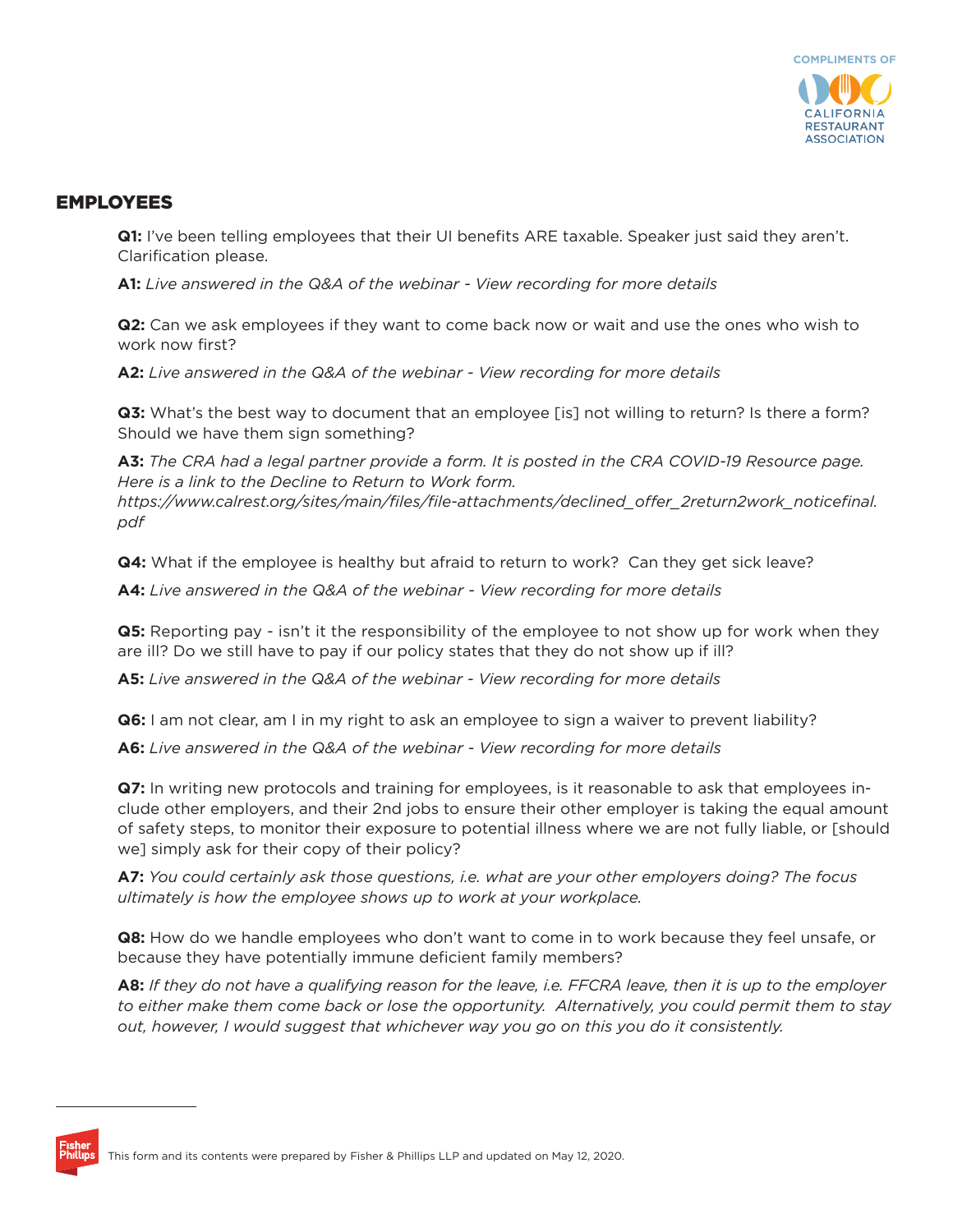

### EMPLOYEES CONT.

**Q9:** Is there a Spanish version of the declined to return to work form?

**A9:** *I have not seen one.*

**Q10:** I have the DECLINED OFFER TO RETURN TO WORK form, but how do I record an employee who only wants to come back for 2 days/12hours maximum?

**A10:** *I would make a note on the form identifying that they only wanted to come back on a limited basis and that is why you moved on.* 

**Q11:** Is the \$600.00 tax free as well?

**A11:** *Yes.*

**Q12:** Can an employee return to work on a limited basis and still qualify for unemployment?

**A12:** *The EDD permits unemployment for reduced work.* 

**Q13:** If current employees are asked to return and they refuse because they state they either want to continue UI or they are not comfortable, how long will we have to hold their position? Can they be terminated after a certain time (I.e., two weeks) if they continue to refuse to return?

**A13:** *This may vary depending on where you are. Some cities have or will have right to rehire local ordinances. Others will allow you to move on.* 

**Q14:** If you offer a position for the come back and offer a reduced wage how does that impact unemployment if the employee accepts or declines the offer?

**A14:** *It is unclear how the EDD is going to treat that situation during this time. Normally it would reduce the unemployment eligibility.* 

# GLOVES AND MASKS

**Q1:** Is it true that there is no facial hair allowed?

**A1:** *Live answered in the Q&A of the webinar - View recording for more details* 

**Q2:** What about if the employee wants to use his/her own mask?

**A2:** *Live answered in the Q&A of the webinar - View recording for more details* 

**Q3:** What is the rule on wearing gloves for front of the line staff for quick service facilities?

**A3:** *Live answered in the Q&A of the webinar - View recording for more details*

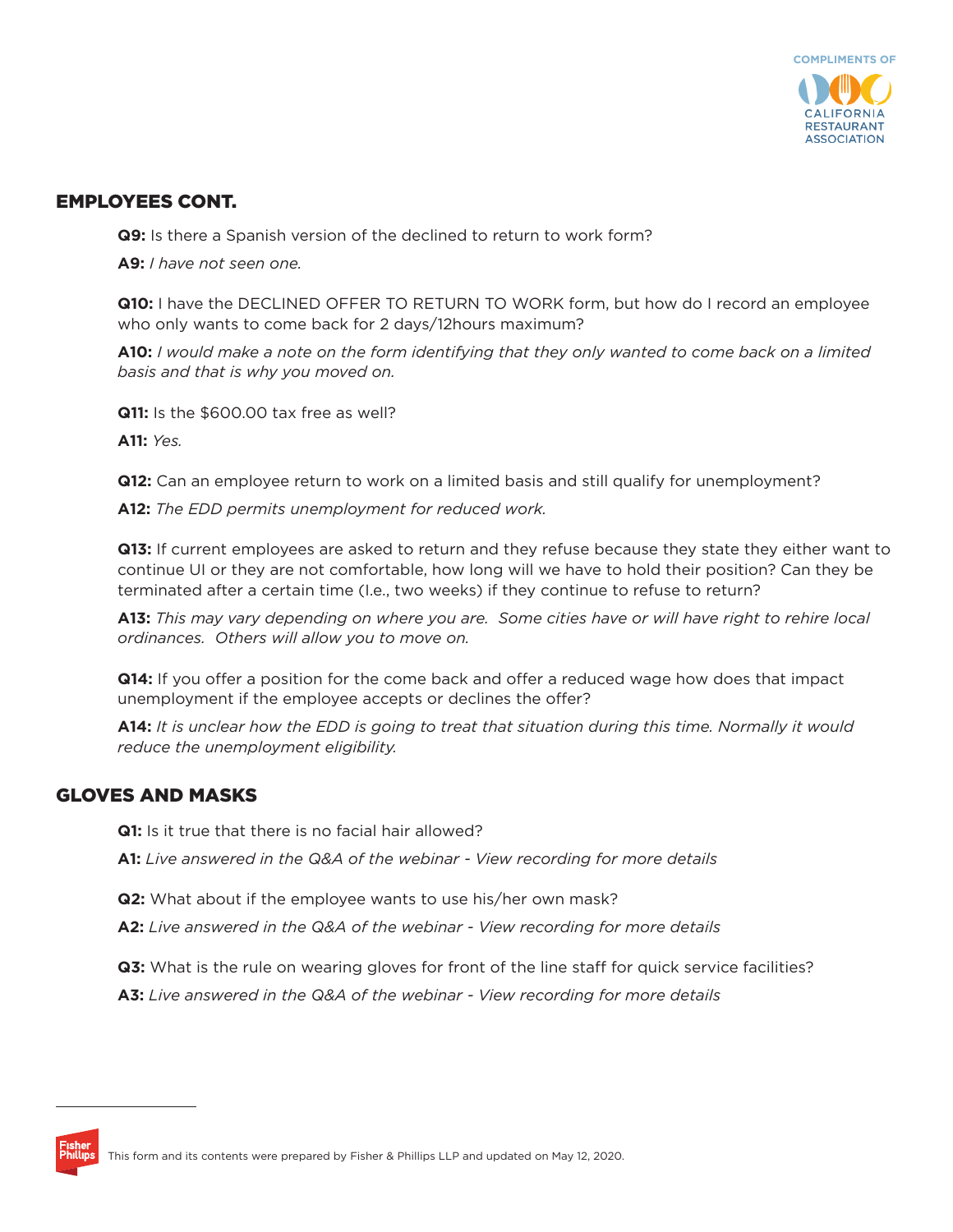

# GLOVES AND MASKS CONT.

**Q4:** What if an employee is unable to wear face coverings due to suffering from claustrophobia?

**A4:** Live answered in the Q&A of the webinar - View recording for more details

**Q5:** Do you believe the California Health Departments will require gloves moving forward?

**A5:** *I hope not. There is some evidence suggesting that gloves don't help and unless taken off correctly, actually end up potentially spreading the virus.*

**Q6:** What about masks vs. face shields?

**A6:** *The guidance talks about face coverings. Most will go with masks. However, face shields would also be a potential face covering.* 

**Q7:** But if we are paying for masks we can make it mandatory to wear that mask right?

**A7:** *Yes.* 

**Q8:** What about people that have asthma?

**A8:** *You would need to go through the interactive process with them to see if you can accommodate them with a face shield or perhaps unpaid leave because of their inability to wear a mask due to a medical condition.* 

**Q9:** If you issue a mask for one week use and the employee loses it, can they be charged for a replacement mask?

**A9:** *Not unless you can prove the employee was grossly negligent. This is a high bar.*

**Q10:** Does a cook have to wear a mask if they will not be closer than 6' from a guest or another employee?

**A10:** *Not according to the guidance. However I would recommend it.* 

**Q11:** I saw face shields required for dishwashers so it doesn't splash in their face. Are there other positions that need a higher level of PPE?

**A11:** *Not that I have seen.* 

**Q12:** Doesn't FOH need to wear gloves?

**A12:** *Not according to the guidance.*

**Q13:** What about gloves?

**A13:** *No current requirement.* 

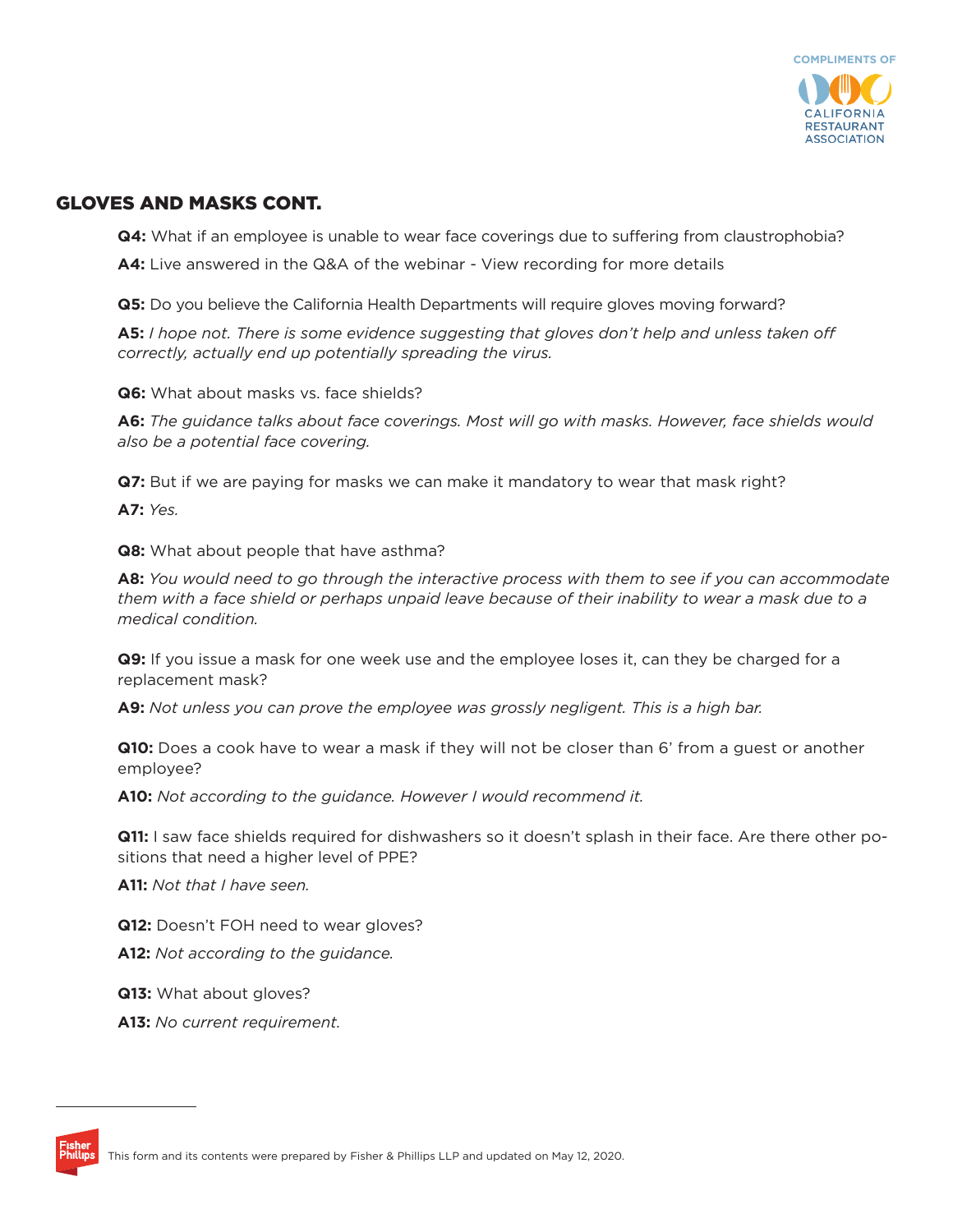

# GLOVES AND MASKS CONT.

**Q14:** What if you can't wear a mask, if you have respiratory issues, asthma, or phobias? Can't work?

**A14:** *Live answered in the Q&A of the webinar - View recording for more details* 

### PAYMENTS

**Q1:** What is the opinion on bringing employees back to work at lower rates of pay?

**A1:** *Live answered in the Q&A of the webinar - View recording for more details* 

**Q2:** [If I] pay [an] additional wage to cover the tips lost by [the] employee, will [it] be factor[ed] into their regular wages for overtime?

**A2:** *Live answered in the Q&A of the webinar - View recording for more details*

**Q3:** To ensure tip[ped] employee[s] receive a minimum amount of tips, we will make up the difference if the minimum tips were not received. Does this factor to their base wage?

**A3:** *Live answered in the Q&A of the webinar - View recording for more details* 

**Q4:** What is the opinion if we can't afford to rehire at current rates of pay prior to mandatory closure? Are lower pay rates allowed?

**A4:** *Lower rates are allowed so long as you are still complying with the minimum wage for your location, however, it could affect your ability to get your PPP loan forgiven.* 

**Q5:** Are we supposed to report 8% of server tips since take out only and servers are not even making 8% of the tips?

**A5:** *100% of tips must be reported at all times.*

**Q6:** 8% of server's sales as tips?

**A6:** *See above.* 

**Q7:** Any information on minimum wage hikes being delayed?

**A7:** *Nothing actionable at this point.*

**Q8:** For years, we have been pushing for tip credits. Updates on this? We can reemploy more staff more rapidly with tip credits.

**A8:** *Currently we are not hearing the legislature is looking at a total compensation option.*

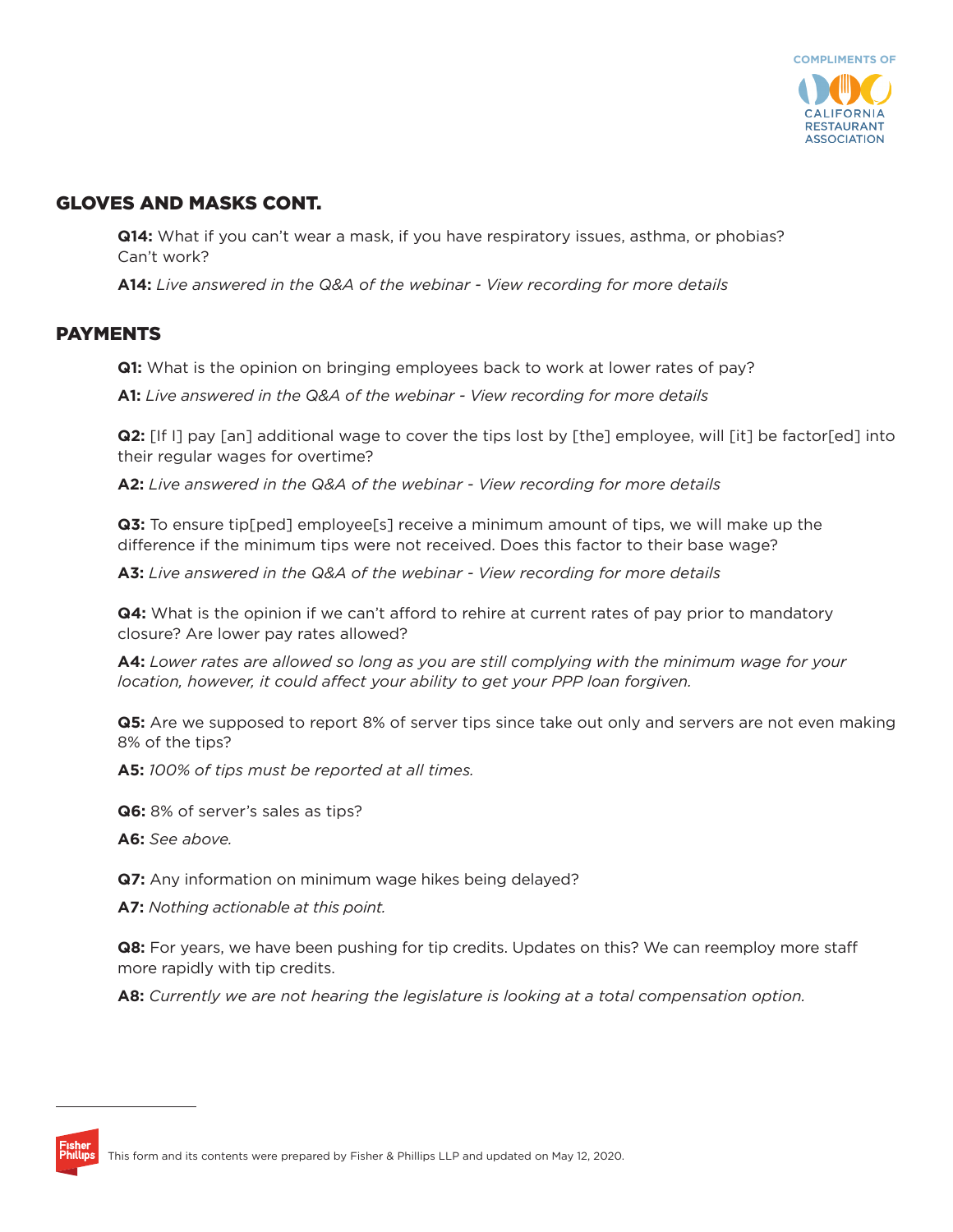

# PAYMENTS CONT.

**Q9:** Can we use the work share program to help offset wages lost for our employees? Such as tipped employees?

**A9:** *Yes can apply through the EDD to try and take advantage of that program.* 

**Q10:** Can employer change current vacation policy once all furloughed employees return?

**A10:** *You can change vacation policy now, absent a Collective Bargaining Agreement. We recommend just giving at least one pay period notice about a change to the accrual rate. You just can't take away any accrued but unused vacation that may still be on the books.*

**Q11:** Is tip sharing with back of house employee still legal in California once we are able to reopen dining rooms? (For counter service restaurant)

**A11:** *California has considered chain of service tip pools that include back of the house employees to*  be permitted for some time. However, the federal court for the 9th Circuit ruled it was not permitted *under Federal law a few years back. The current administration changed the rule on this and permits chain of service tip pools now like California, however, you have to follow the other rules (no managers, reasonable distribution with most going to those providing direct table service, etc.)*

**Q12:** Does hazard pay effect OT?

**A12:** *Live answered in the Q&A of the webinar - View recording for more details* 

**Q13:** Any talk of pushing back minimum wage increase in January?

**A13:** *Live answered in the Q&A of the webinar - View recording for more details*

**Q14:** Will we be allowed to NOT accept cash?

**A14:** *Live answered in the Q&A of the webinar - View recording for more details* 

**Q15:** Is there anything on limitation on payment? A lot of take-outs are doing online or phone payments only. Are we going to have to distinguish between food handlers and cash handlers?

**A15:** *Not currently. However contactless payment is encouraged.*

**Q16:** Can we legally deny cash payments in California?

**A16:** *Interesting. I don't know of any prohibition against an employer saying no cash allowed.*

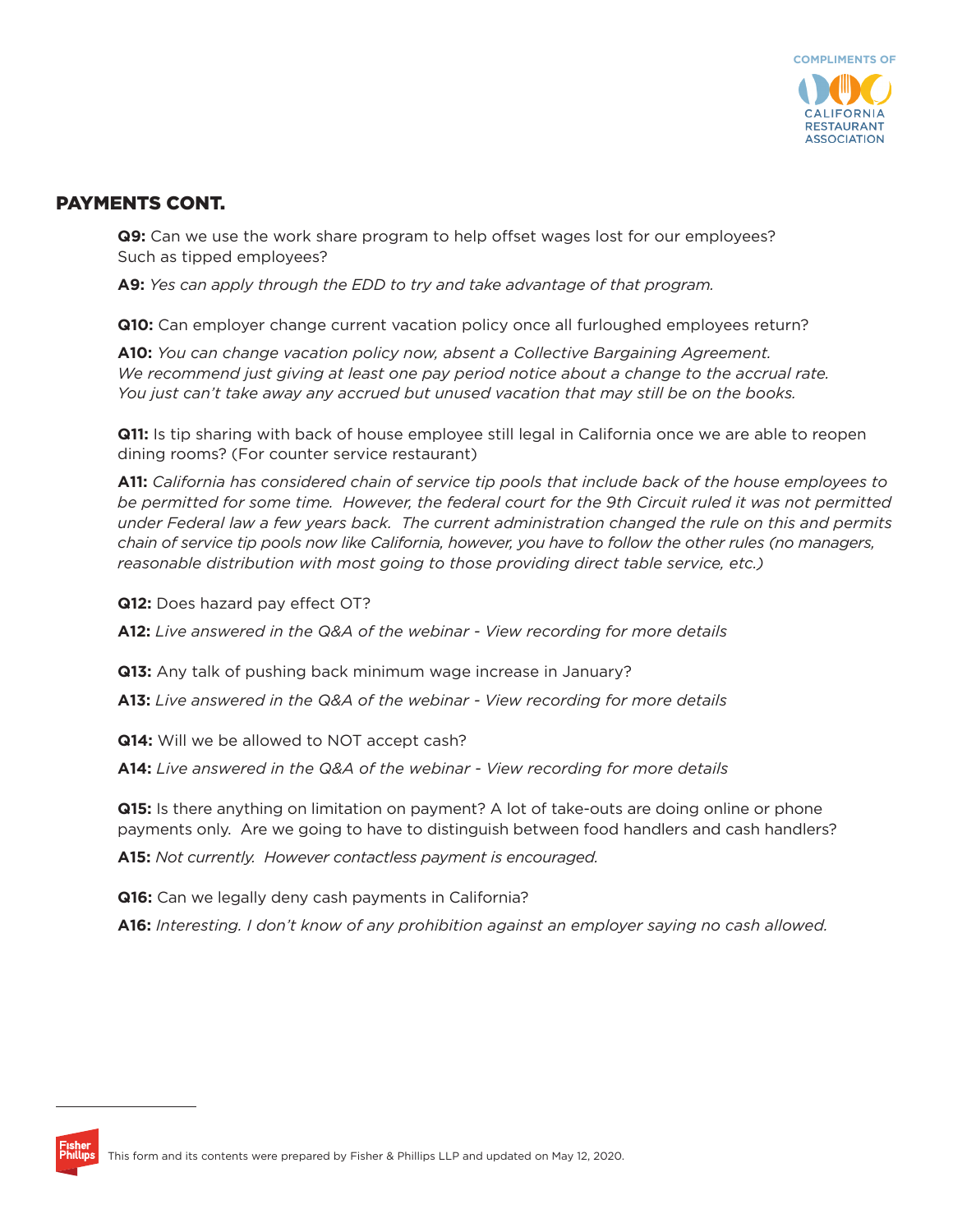

### POSTING REQUIREMENTS

**Q1:** Does all signage need to be ADA or for the blind, etc.?

**A1:** *Yes.* 

**Q2:** Where on the website are the forms?

**A2:** Forms and posting are available at: https://www.calrest.org/coronavirus-resources#employerresources

**Q3:** Can you just post the CCPA notice, or does it have to go to each employee?

**A3:** *There is guidance that says it does not need to be signed by the employee and therefore you could post it, however, I am recommending you have each employee sign it and [file it] in their personnel file.*

#### PPP

**Q1:** Can the government come after you if you take the SBA LOAN and you have to file for chapter 7?

**A1:** *Live answered in the Q&A of the webinar - View recording for more details* 

**Q2:** If I keep my PPP loan and maintain the 75/25 usage, but ONLY use 50% of the loan, can I still get forgiveness and return the amount I did not use?

**A2:** *You will need to check with your banker on this. The guidance is not clear about the timing and effect of giving back a certain portion of the loan while using the rest.*

**Q3:** For PPP forgiveness do we have to pay our front of the house a higher hourly wage since they aren't make tips?

**A3:** *For PPP forgiveness your payroll must generally remain at the level of 75% of the total payout. Payroll under these circumstance includes hourly wages plus tips. So there is a potential that because tips will have dropped so drastically that you will need to pay a higher hourly wage to achieve the 75% payroll ratio for PPP forgiveness.* 

### QUARANTINING

**Q1:** What about restaurant workers having to quarantine for 14 days if exposed? I was under the impression that the sick employee had to be out for 14 days but not those exposed unless they were symptomatic.

**A1:** *Live answered in the Q&A of the webinar - View recording for more details*

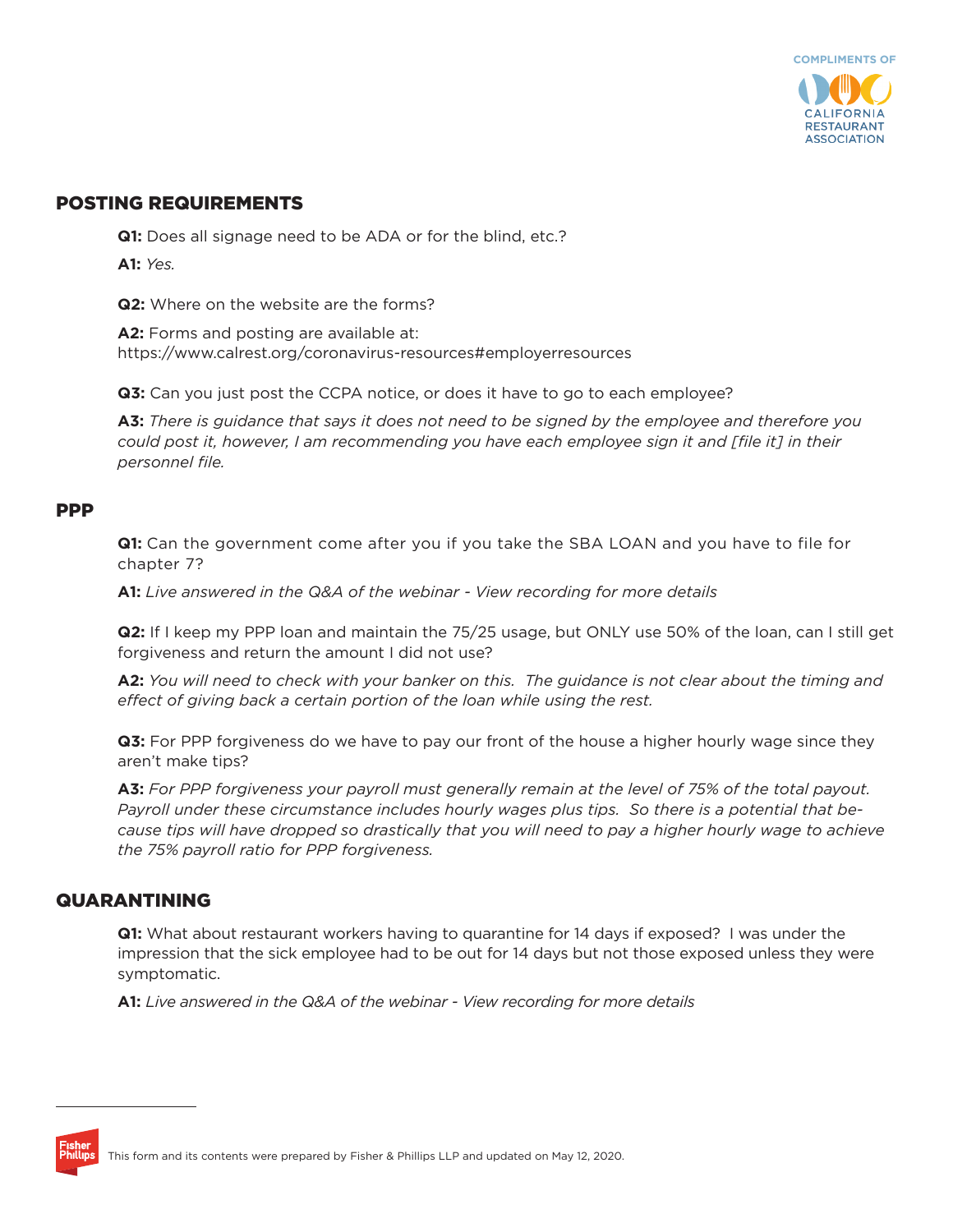

# QUARANTINING CONT.

**Q2:** What if an employee reports that someone they live with has tested positive, we would require them to stay home for 14 days and require them to obtain a doctor's note to clear them to return?

**A2:** *Live answered in the Q&A of the webinar - View recording for more details*

### REOPENING

**Q1:** When is the earliest restaurants can reopen?

**A1:** *Live answered in the Q&A of the webinar - View recording for more details* 

**Q2:** No bars open ... we are a brewery with kitchen ... quip ... does this mean us?

**A2:** *Live answered in the Q&A of the webinar - View recording for more details*

**Q3:** There is no point in even trying to open. With the seating limitations and the extra labor required to meet these mandates we can't even come close to breaking even!

**A3:** *Live answered in the Q&A of the webinar - View recording for more details*

**Q4:** I have a beer station, with use of disposable cup[s] in one of our restaurant[s]. We are planning on opening with social distancing enforced. What guidelines do we have for this? The guest will be drinking in an open area, with social distancing still enforced.

**A4:** *Live answered in the Q&A of the webinar - View recording for more details* 

**Q5:** Would you be able to clarify the guideline on page 8 stated in the recently released County of Public Health guidelines "Takeout containers must be filled by customers and available only upon request". Are they referring to "Doggie Bags"?

**A5:** *Live answered in the Q&A of the webinar - View recording for more details*

**Q6:** Did you say that a restaurant that has a full bar within a restaurant, that when the dining room is set to open, the bar has to stay closed?

**A6:** *Live answered in the Q&A of the webinar - View recording for more details*

**Q7:** Are there any guideline[s] for steak houses that the servers cut the meat at each table?

**A7:** *Live answered in the Q&A of the webinar - View recording for more details* 

**Q8:** What are the [guidelines] for buffets?

**A8:** *Live answered in the Q&A of the webinar - View recording for more details*

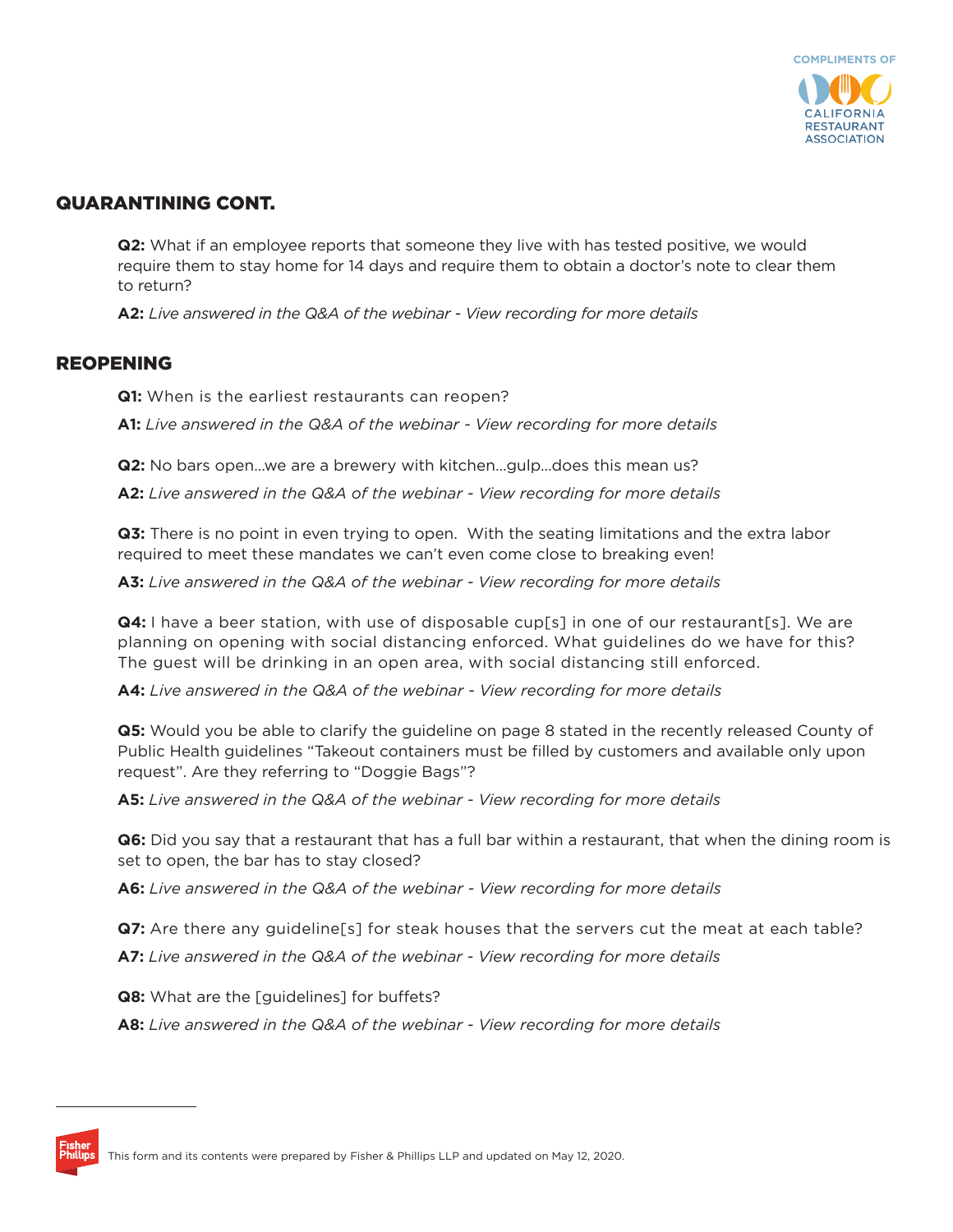

# REOPENING CONT.

**Q9:** Where [are] quidelines for vendors and curbside pick up?

**A9:** *Live answered in the Q&A of the webinar - View recording for more details*

**Q10:** Will the suspension of the WARN Act stay in place? What if a restaurant reopens and gives it their best shot but fails and needs to suddenly close again after reopening?

**A10:** *Live answered in the Q&A of the webinar - View recording for more details* 

**Q11:** When are Bar Sales/Openings to be expected? Our venue had weekend BBQ's and Live Music... when can we expect audience attendance numbers to increase above 10+ persons?

**A11:** *Live answered in the Q&A of the webinar - View recording for more details*

**Q12:** I understand the bar in the restaurant is closed, however, what about tables in bar area? Is there a distance requirement from the bartop?

**A12:** *Live answered in the Q&A of the webinar - View recording for more details*

**Q13:** Were any dates for opening dining rooms mentioned in the guidance from CA today?

**A13:** *From the governors website: Some counties have been certified to open additional sectors including dine-in restaurants and shopping centers. See the guidance for these counties and the statewide guidance.*

*https://covid19.ca.gov/roadmap-counties/ https://covid19.ca.gov/industry-guidance/* 

**Q14:** When are we allowed to open under these new guidelines?

**A14:** *It will be when the county where the restaurant is located gets a variance.* 

**Q15:** Should we expect that the City of LA and SF will have more stringent guidelines?

**A15:** *Yes.* 

**Q16:** Is it true that restaurants are allowed to use only disposable serving ware in the restaurant [as well as] to go?

**A16:** *No. Silverware does not currently have to be single use. However, it cannot be put out on the table until the customer is being seated.* 

**Q17:** When can we open? Is it based on our county? My county, San Luis Obispo, said it will comply with State orders and not reimplement its own on the 17th of May.

**A17:** *Each county has to apply for a variance to permit dine in restaurants to open with restrictions during phase 2. Just updated is now Amador, Butte, El Dorado, Lassen, Nevada, Placer, and Shasta counties all have variances approved.*

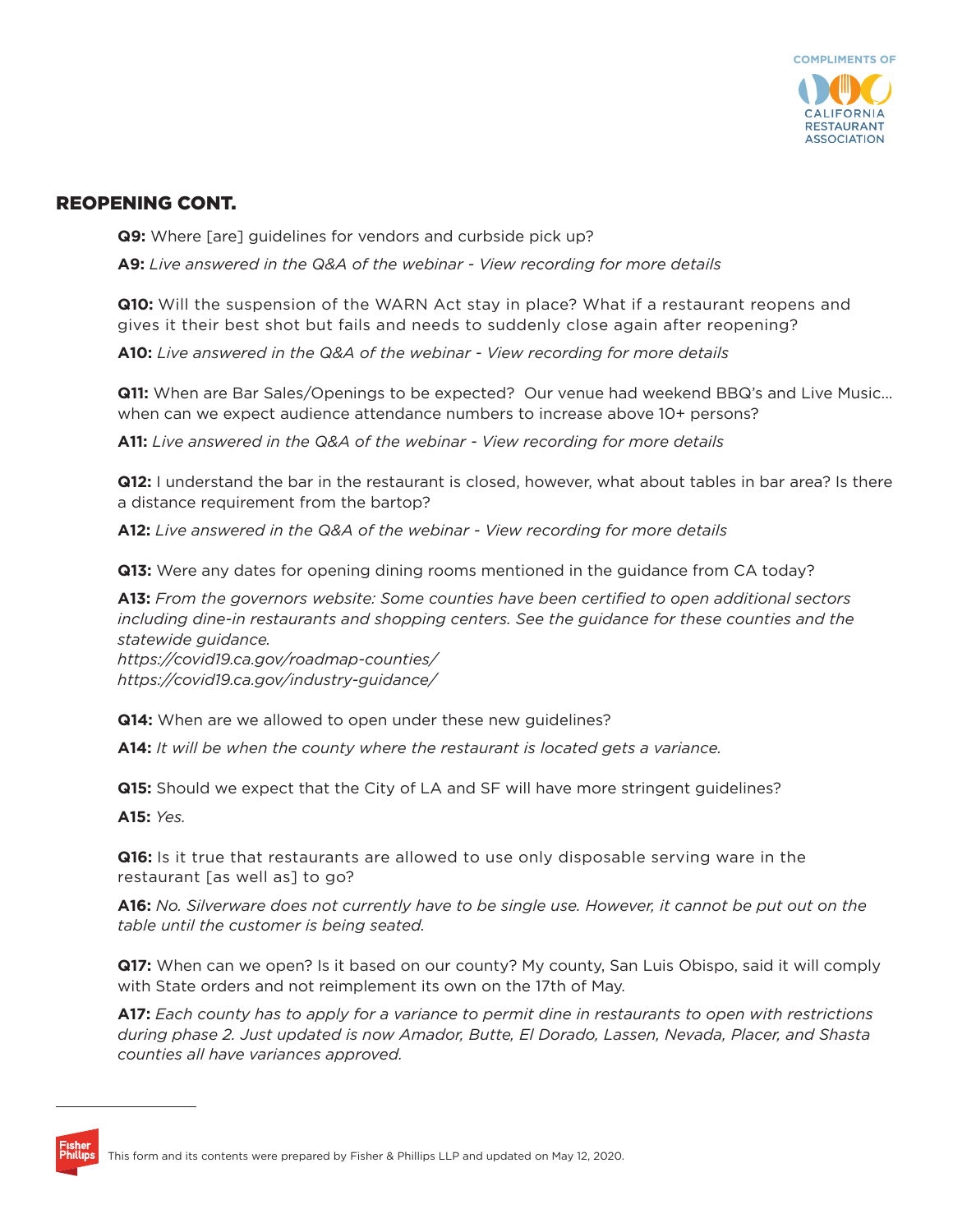

# REOPENING CONT.

**Q18:** Nevada County has been approved to open as of today.

**A18:** *Yes, with Amador, Butte, El Dorado, Lassen, Placer, and Shasta.*

**Q19:** Is ABC going to allow restaurant[s] [to] have to go cocktails and reduced seating in-house dining at the same time or will it be either or?

**A19:** *Yes, for now.*

**Q20:** What about bars within restaurants?

**A20:** *No bars can open, even those within restaurants.* 

**Q21:** Just to clarify the bar closure. So we cannot allow anyone to eat at the bar in our restaurant even if we have them 6 ft away from other guest[s]?

**A21:** *No one can eat at the bar.*

**Q22:** Will you be putting together a template COVID-19 mitigation plan based on the new state guidance that we can use for our restaurants and customize per our county/local requirements?

**A22:** *We have not yet put one together, however, we are considering it once we see how varied the counties may get. For instance, Placer county received their variance. However, they now have their own certification form that has to be filled out and signed in order to open.*

**Q23:** My quick service restaurant sells can[ned] beer. Are we still allowed to sell with the meal for take out?

**A23:** *Currently, yes.* 

**Q24:** Is there any guidance on how food should be ran to tables? Do we have to have all food covered when bringing out food?

**A24:** *There is no guidance on covering food at this time.*

**Q25:** We have a dining counter, not a bar. I'm guessing we cannot seat guests at the counter, is that correct?

**A25:** *Live answered in the Q&A of the webinar - View recording for more details*

**Q26:** What about a seated sushi bar? In regards to a bar within a sushi bar?

**A26:** *Live answered in the Q&A of the webinar - View recording for more details* 

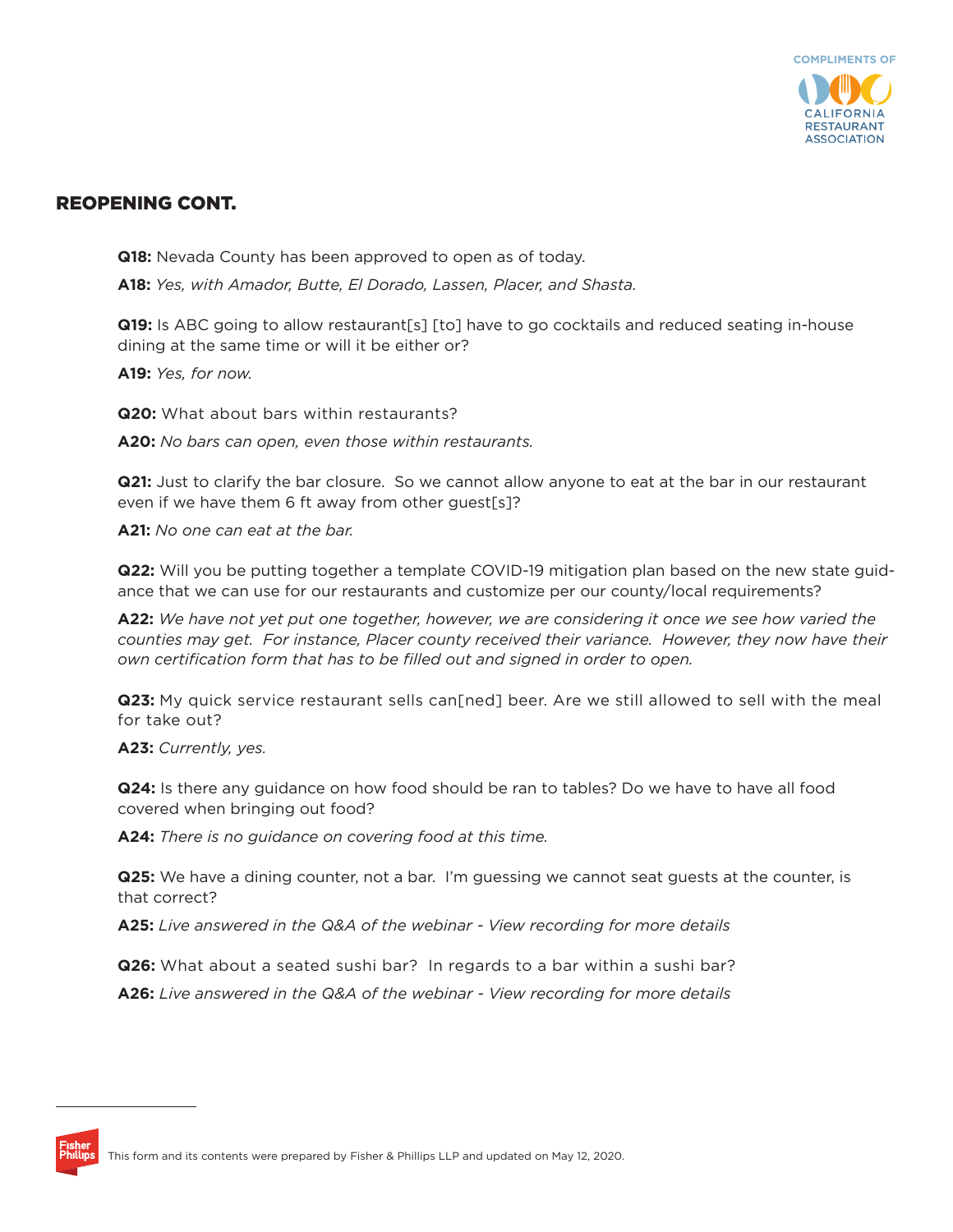

# REOPENING CONT.

**Q27:** Is French press coffee service considered tableside presentation and prohibited?

**A27:** *It is not specifically mentioned, however, I would be cautious and consider it to be.*

**Q28:** Does no tableside service mean that we cannot pour martinis tableside or grate cheese tableside over pasta?

**A28:** *I think it does.*

**Q29:** I understand that self-service buffets are not allowed, but what about buffets that have converted into a cafeteria style buffet where the guests go up to the buffet line and [are] served by a person behind the counter?

**A29:** *The way I read it, no self-service buffets are allowed, however, cafeteria lines with proper barrier protection does seem to still be permitted.*

**Q30:** Are restaurant workers considered critical infrastructure workers?

**A30:** *No. CISA does not define dine in restaurant workers as Critical Infrastructure workers.* 

**Q31:** Was CISA updated since April 17, 2020? It indicates that fast food is essential service. Is there a distinction between QSR and sit down?

**A31:** *CISA defined fast food and curbside/deliver as critical. State and county orders defined them as essential. The difference now is that the dine in employees are not considered critical or essential.*

**Q32:** So many of the guidelines and restrictions make it impossible to financially justify reopening. What do we do as a restaurant community to open and financially justify doing so?

**A32:** *Live answered in the Q&A of the webinar - View recording for more details*

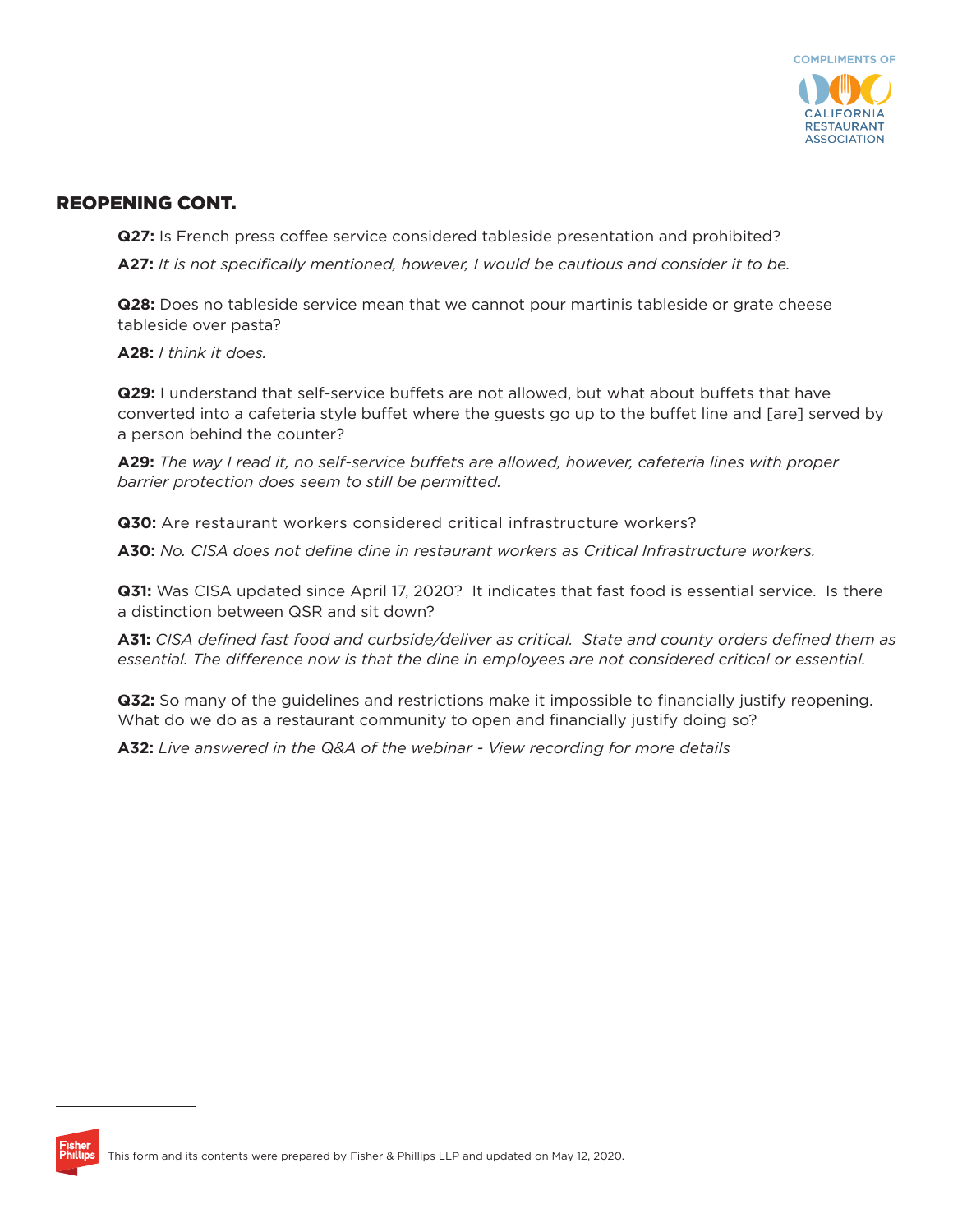

### SCREENING

**Q1:** Are we really going to have to temperature check every employee and is there any person[al] rights issues with that?

**A1:** *Live answered in the Q&A of the webinar - View recording for more details*

**Q2:** Do you have a version of what the Employee Health Screening questions should be?

**A2:** *We will send out a sample of the Employee Health Screening with the slides and recorded presentation.*

**Q3:** Do think that we should also require our employees to sign a document before each shift that they are healthy?

**A3:** *Live answered in the Q&A of the webinar - View recording for more details*

**Q4:** If you do not intend to keep records of temperature checks, are you required to issue a notice to employees that this process will be taking place?

**A4:** *Live answered in the Q&A of the webinar - View recording for more details* 

**Q5:** In lieu of having employees sign paperwork prior to each shift, can we have them answer a series of questions on the POS or do we need to have a manager physically do the screening?

**A5:** *You can do this through the POS.*

**Q6:** If somebody has COVID-19, and then we test all employees, can employees who test negative return to work faster than 14 days?

**A6:** *If they test negative they can return.*

**Q7:** [I] just had an employee call, she was exposed to someone who was exposed [and] is taking her (COVID-19) test today—does she need to be off for 14 days?

**A7:** *Yes, or until she tests negative.*

**Q8:** Do we have to temperature check on Doordash or Uber drivers when they drop in to pickup the food?

**A8:** *The guidance suggests yes. All vendors or others that visit the restaurant need to be health screened and/or temperature checked.* 

**Q9:** An employee comes in contact with a sick person. Do they have to be out 14 days? Is this time off compensated and if so, by who and how?

**A9:** *They have to be tested and if you are a covered employer under the FFCRA the time spent seeking a test and healthcare opinion would have to be paid as emergency paid sick leave up to the max for that employee.*

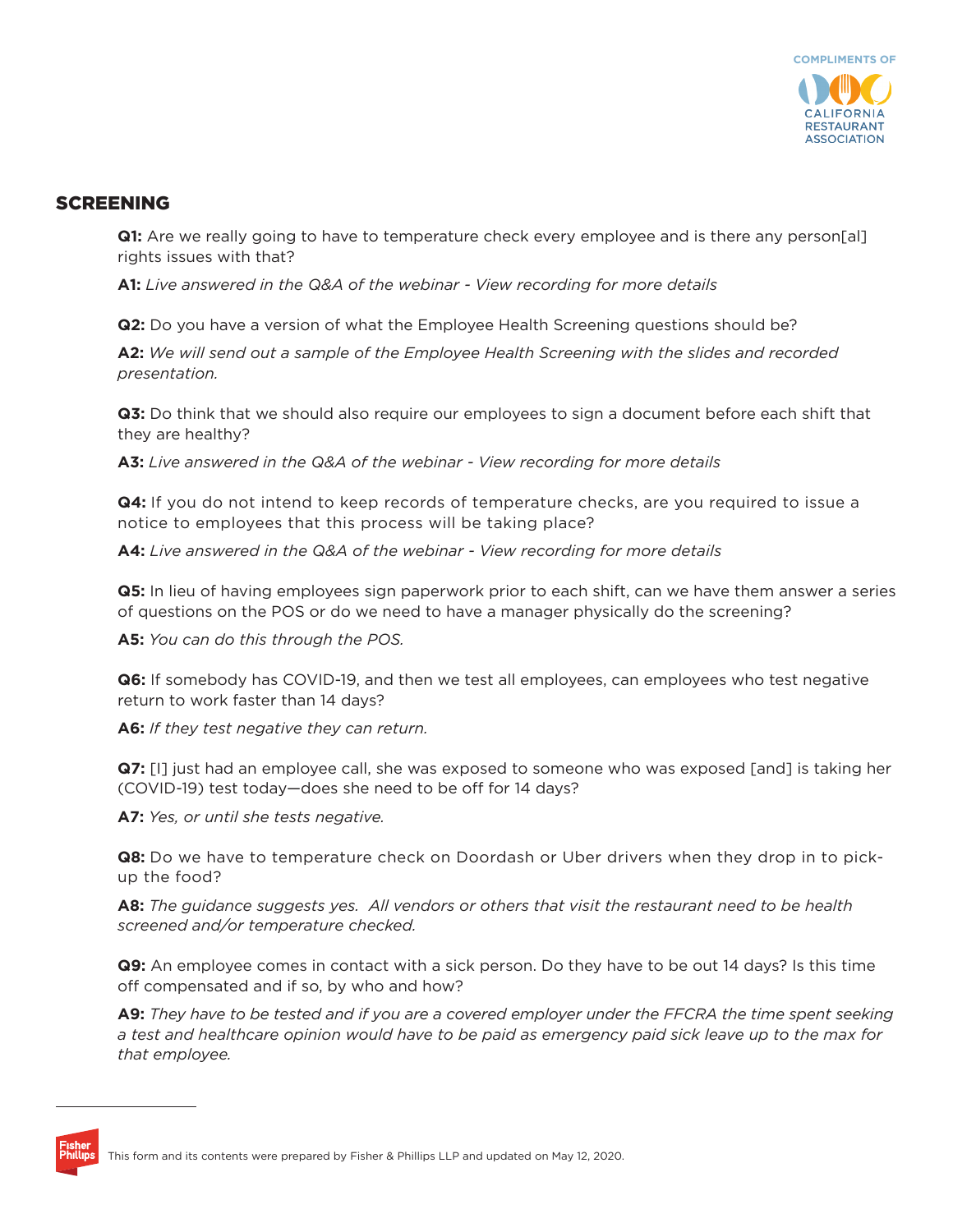

# SCREENING CONT.

**Q10:** So if an employee gets COVID-19, and then we test all employees and they test negative, do they still have to wait 14 days?

**A10:** *Once tested negative the employee can return.*

**Q11:** Are we allowed to test temperatures of guests coming into our restaurant?

**A11:** *Live answered in the Q&A of the webinar - View recording for more details*

### SICK PAY

**Q1:** Does the employee use sick hours? Or how will they be paid?

**A1:** *Live answered in the Q&A of the webinar - View recording for more details*

### SOCIAL DISTANCING

**Q1:** I briefly scanned the COVID-19 Industry Guidance on the State website. I understand that we have to keep the 6ft distance in the restaurants, but I didn't read that there is a required reduction in our posted seating capacity as long as we have the 6ft spacing.

**A1:** *Live answered in the Q&A of the webinar - View recording for more details*

**Q2:** For [the] 6-ft requirement, does that allow for a barrier such as a plexiglass barrier?

**A2:** *Live answered in the Q&A of the webinar - View recording for more details*

**Q3:** Has there been any discussion on mandatory dividers between tables?

**A3:** *Live answered in the Q&A of the webinar - View recording for more details*

**Q4:** Has there been consideration of who would be enforcing inside dining social distancing? I can already see there being issues with someone sitting too close and will be [hard] for staff to try to enforce...

**A4:** *Live answered in the Q&A of the webinar - View recording for more details* 

**Q5:** Please clarify. 6ft distance between tables or 6ft distance between customers? What if there are barriers between tables?

**A5:** *Live answered in the Q&A of the webinar - View recording for more details*

**Q6:** Do back to back pullman booths provide the separate necessary to avoid a 6ft requirement? AZ is recognizing this as a legitimate separation.

**A6:** *If tables are not moveable the guidance provides that some sort of barrier, like a plexiglass shield is permissible in order to physically distance.*